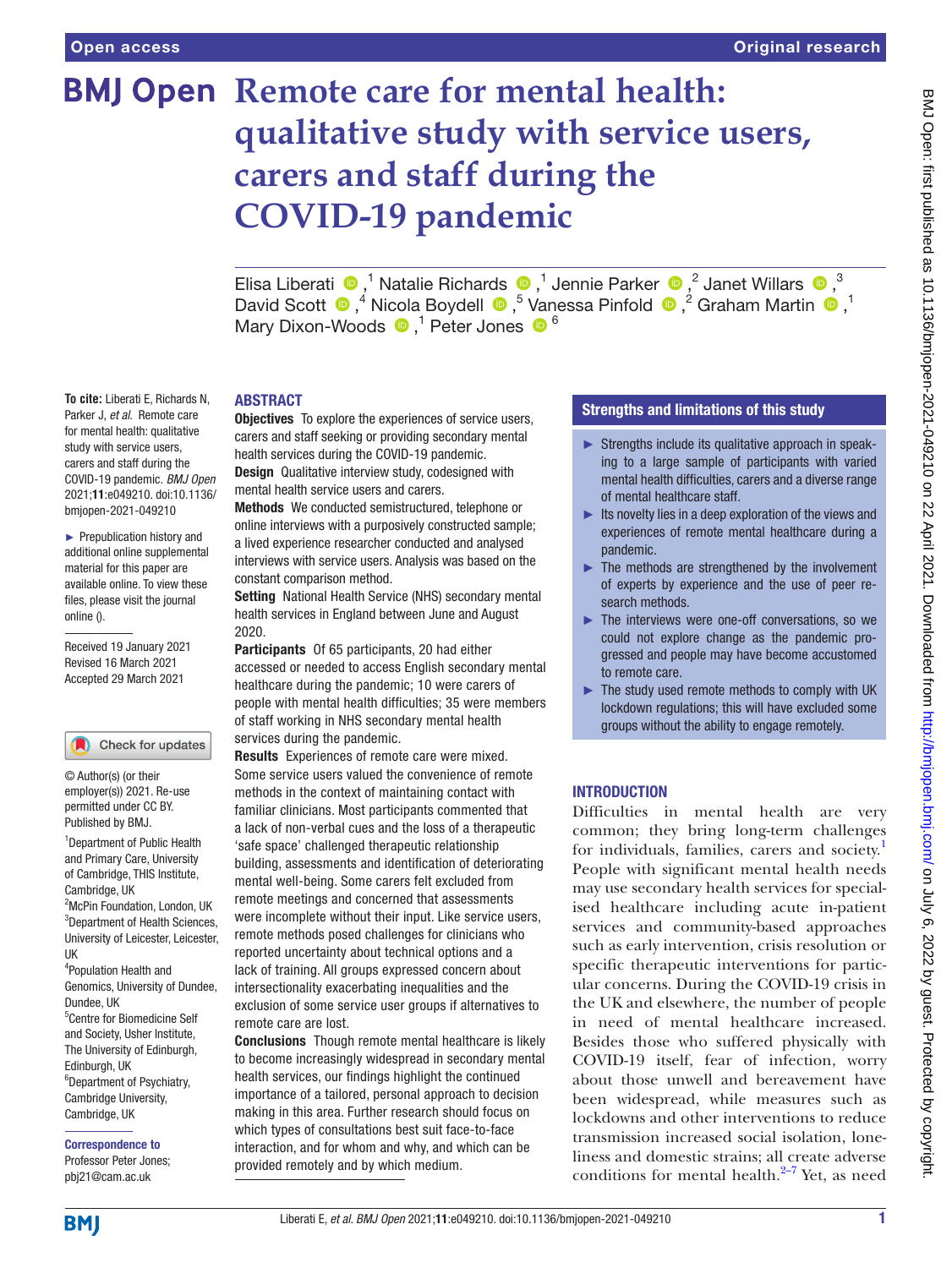increased, the capacity of mental healthcare provision was severely restricted due to distancing measures, extra hygiene precautions, abrupt changes to care pathways and reduced staff availability.<sup>8</sup> These changes saw provision and use of mental healthcare decrease $49$  despite growing need and risk for service users.<sup>10</sup>

The COVID-19 pandemic forced the introduction of remote care across secondary mental health services in a matter of weeks. Many services switched to different forms of remote care as a way of increasing capacity and reducing face-to-face contact. Telehealth, where telephone and other technology-based methods are used to provide care, $\frac{11}{11}$  has increased rapidly following years of inertia or slow growth.<sup>12</sup> Accompanying this rise has been a rapid expansion in research, evaluation, guidance and commentary on remote care in a range of fields. This body of literature to date has offered largely positive accounts of the potential of telehealth during, and beyond, the pandemic, $^{13}$  leading some to suggest that it may, at least in part, replace in-person interaction as a mode of healthcare delivery for many service users.<sup>14</sup> The bulk of research to date, however, has taken place in primary care and/or physical health. Of 543 papers identified by Doraiswamy *et al* in their rapid scoping review of articles relating to telehealth during COVID-19, for example, only 42 (7.7%) focused on psychiatry and related disciplines.<sup>[13](#page-10-7)</sup>

Both the advantages and the challenges of remote care delivery in physical healthcare settings may differ substantially from those faced in secondary mental healthcare. The use of remote care in mental health has invited debate for decades.<sup>15</sup> Though some have highlighted the potential of telehealth in addressing mental health difficulties during and beyond the pandemic, $16$  remote care may also have important downsides; some, such as difficulties with access to high-speed internet connections required to support videoconferencing, are more readily anticipated than others—such as the multiplicity of online platforms for mental healthcare and uncertain quality control.

Rigorous qualitative studies examining the experiences and needs of service users, carers and clinical staff involved in remote mental healthcare are needed to understand its impacts, and guide short and long-term changes to services. This is not only to mitigate problems but also to take advantage of opportunities to address long-standing concerns about access that have been exposed by the pandemic. In this article, we respond to this challenge. We report a large, interview-based study involving people with direct experience of seeking (including carers) and providing mental healthcare in England during the first wave of the COVID-19 pandemic.

#### **METHODS**

The study was designed and developed with six experts by experience (three service users and three carers) and

a peer researcher from the McPin Foundation, a mental health research charity.

Between June and August 2020, we undertook a qualitative study involving remote interviews with three groups: first, adults with mental health difficulties under the care of secondary mental health services who either accessed support, including inpatient and community mental health services, during the pandemic, or needed services but did not access them. We recruited people with experience of mental health services in England only. We did not include individuals seeking to access mental healthcare for the first time through their general practitioner or staff working in primary mental health services, such as general practitioner practices, community pharmacists and improving access to psychological therapy services. Second, we interviewed carers of people who accessed, or needed to access, secondary mental healthcare during COVID-19. Our third group of participants were drawn from those working in National Health Service (NHS) secondary (inpatient and community) mental health services—particularly those likely to be involved in critical and time-sensitive decisions.

Across participant groups, our recruitment strategy was informed by efforts to maximise diversity using a purposive sampling<sup>17</sup> to access a variety of experiences related to our research questions. We did not seek to achieve statistical representation of the population under study, but instead to reflect diversity. As data collection and analysis progressed in parallel, the size of the sample was adapted to the variety of experiences captured, in line with the principle of information power.<sup>1</sup>

We recruited individuals using online network-based approaches: some participants engaged in response to information circulated through dedicated networks, while others became involved as a result of colleagues or friends alerting them to the study (a technique known as snowball sampling). Multiple channels were used to publicise the study, including the networks of The Healthcare Improvement Studies (THIS) Institute and the McPin Foundation, Health Education England's Heads of Schools of Psychiatry, National Institute for Health Research (NIHR) Applied Research Collaborations, specialty clinical networks and mental health charities including Rethink Mental Illness.

Information about the study was circulated via email. People who wished to take part in the study completed an online expression of interest form, which included questions about their ethnicity, the gender they identified with, and the first half of their postcode. In line with our sampling approach, we reviewed responses to ensure diversity of experience, geography, minority background and gender identity. For staff participants, we also prioritised diversification of staff roles and levels of seniority.

To comply with lockdown restrictions, all interviews had to be conducted remotely. Potential participants were contacted by the researchers via telephone or email, depending on their preferred contact method. Eligible potential participants were provided with a link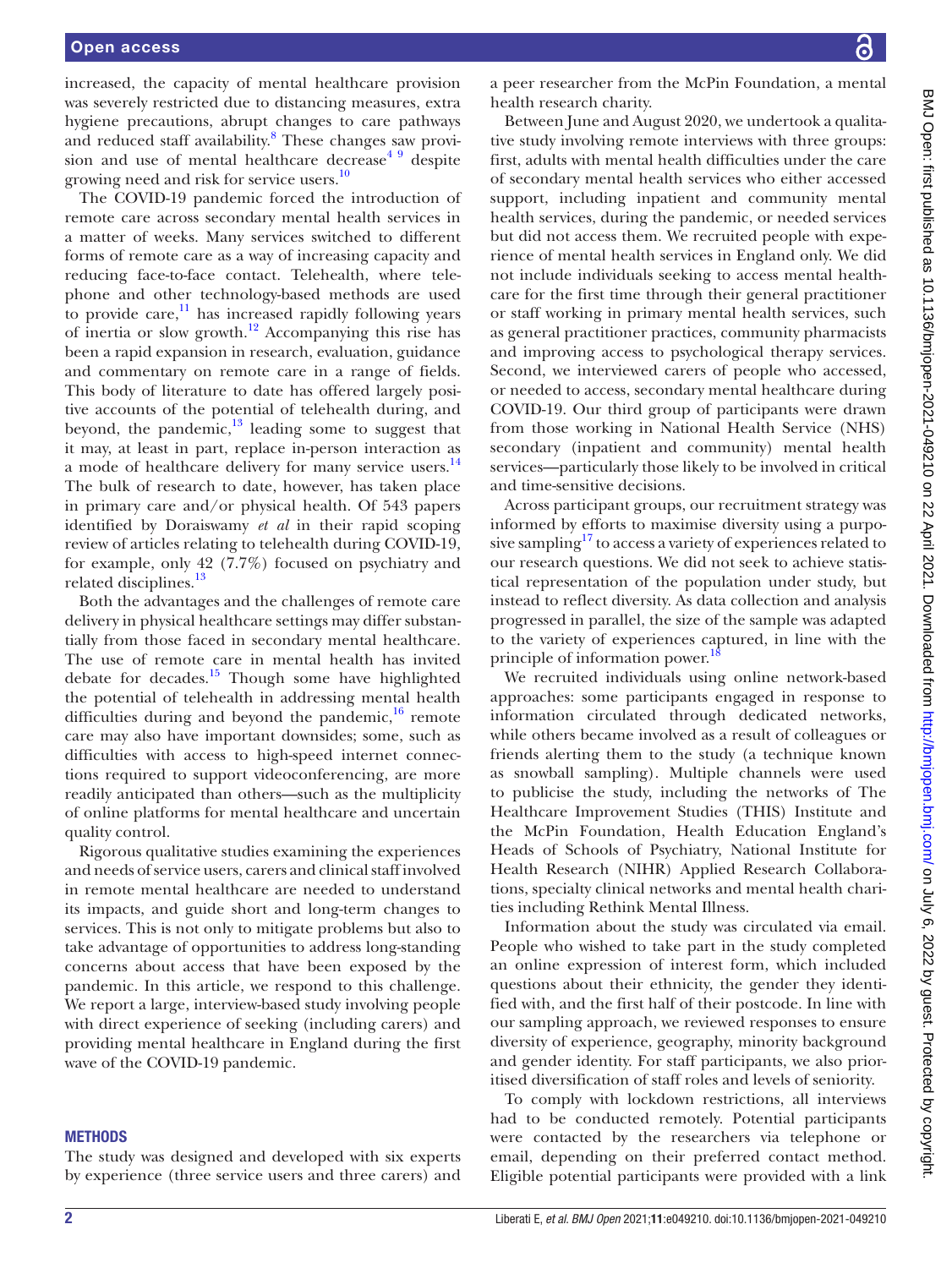to register via Thiscovery, a secure citizen-science platform developed by THIS Institute according to level AA Web Content Accessibility Guidelines that assure accessibility standards. Once registered on Thiscovery, potential participants were given further information and invited to complete the informed consent form. They were then able to schedule an interview, with the choice of videoconference (on Thiscovery) or a telephone call.

EL, NR, JW and JP conducted the interviews; JP is a lived experience researcher. The interview topic guide [\(online](https://dx.doi.org/10.1136/bmjopen-2021-049210) [supplemental file](https://dx.doi.org/10.1136/bmjopen-2021-049210)) covered a range of themes we sought to explore; the guide was deliberately non-directive to allow participants to discuss areas they perceive as relevant such as feelings of abandonment for service users or moral injury for staff. Participants who opted for videoconference interviews had the option to turn their camera off. In both cases (videoconference or telephone call) only the audio was recorded. Interviews lasted between 22 min and 95 min. Service users and carers were compensated £25 for taking part in an interview.

Interview audio files were securely transferred to a third-party transcription service subject to the University of Cambridge data protection regulations. Anonymised service user, carer and staff interviews were analysed separately. Analysis of anonymised interview transcripts was based on the constant comparative method.<sup>19</sup> The coding scheme was developed based on a subset of initial interviews. The initial codes were revised, expanded and collapsed as analysis progressed, and through whole team discussions. Codes were then were organised into categories in a thematised coding scheme. Data were processed using NVIVO software by five coders (four females and one male, DS). JP and NB analysed service user interviews, EL analysed carer interviews, DS, NB and NR independently analysed staff interviews.

During the process of write up and dissemination, some interview excerpts were edited further to protect the identity of participants. We followed the Standards for Reporting Qualitative Research recommendations.<sup>[20](#page-10-14)</sup>

All participants were provided with information about the study and gave consent.

### Patient and public involvement

We consulted a panel of mental health service users and carers convened by the McPin Foundation. Members helped us shape the research questions, methods and risk management plans for the study. We also gathered the views of these experts by experience on the study materials, including the research protocol and our participantfacing documents. We shared the study documents with these experts-by-experience requesting their comments and recommendations. We held a series of online meetings to give participants a further opportunity to share their views and suggestions for improvement, providing individual online meetings or a telephone call according to preference. Experts by experience provided advice on how best to include carers in the study and suggestions for specific networks for recruitment. They also guided how best to compensate participants for their time, as well as emphasising the need for an accessible summary of the research to be made widely available.

Using peer-research methods, $^{21}$  $^{21}$  $^{21}$  a researcher from the McPin Foundation carried out and analysed the service user interviews, drawing on her own experiences of accessing secondary mental healthcare both before and during the study period.

# **RESULTS**

In total 69 people took part in the study ([table](#page-3-0) 1). We interviewed 24 people with mental health difficulties under the care of secondary mental health services (19 by telephone, 5 by video). Of these, four interviews were excluded as they did not meet the eligibility criteria, so analysis was based on 20 interviews. We interviewed 10 individuals who cared for people with mental health difficulties (eight by telephone, two by video). We also interviewed 35 point of care staff (21 by telephone, 14 by video), including psychiatrists (trainees and consultants), care coordinators, mental health nurses, clinical psychologists and psychotherapists; some had managerial as well as clinical roles.

Most service users and carers who expressed interest in the study completed an interview. However, a large proportion of staff who expressed interest did not book an interview, likely because of pressures associated with the pandemic and job role moves. Reasonable diversity of participants was achieved [\(table](#page-3-0) 1), in line with our sampling strategy.

Participants reported that a widespread switch to remote care for secondary mental healthcare occurred in response to the pandemic. They described an evolving context where telephone was initially the most widely used technology (owing to its perceived wide accessibility), giving way, towards the end of our recruitment period (August 2020), to increased use of video-supported platforms. These platforms were introduced as issues about what was allowed by information governance policies began to be resolved, and as familiarity with the technology grew. In what follows, we report the accounts of participants in relation to: service user choices about remote care; the embodied dimensions of therapeutic encounters; remote assessments and identifying risks; and inequities in access.

#### Service user choices about remote care

Service users had mixed experiences of remote care. Most reported that it was adequate or tolerable, but that face to face was much better. Where people did have positive experiences, they tended to be reported by service users who had a prior relationship with a clinician.

[The psychiatrist] was really great across the phone… I was quite worried that the phone appointment was going to be terrible because I've always had it in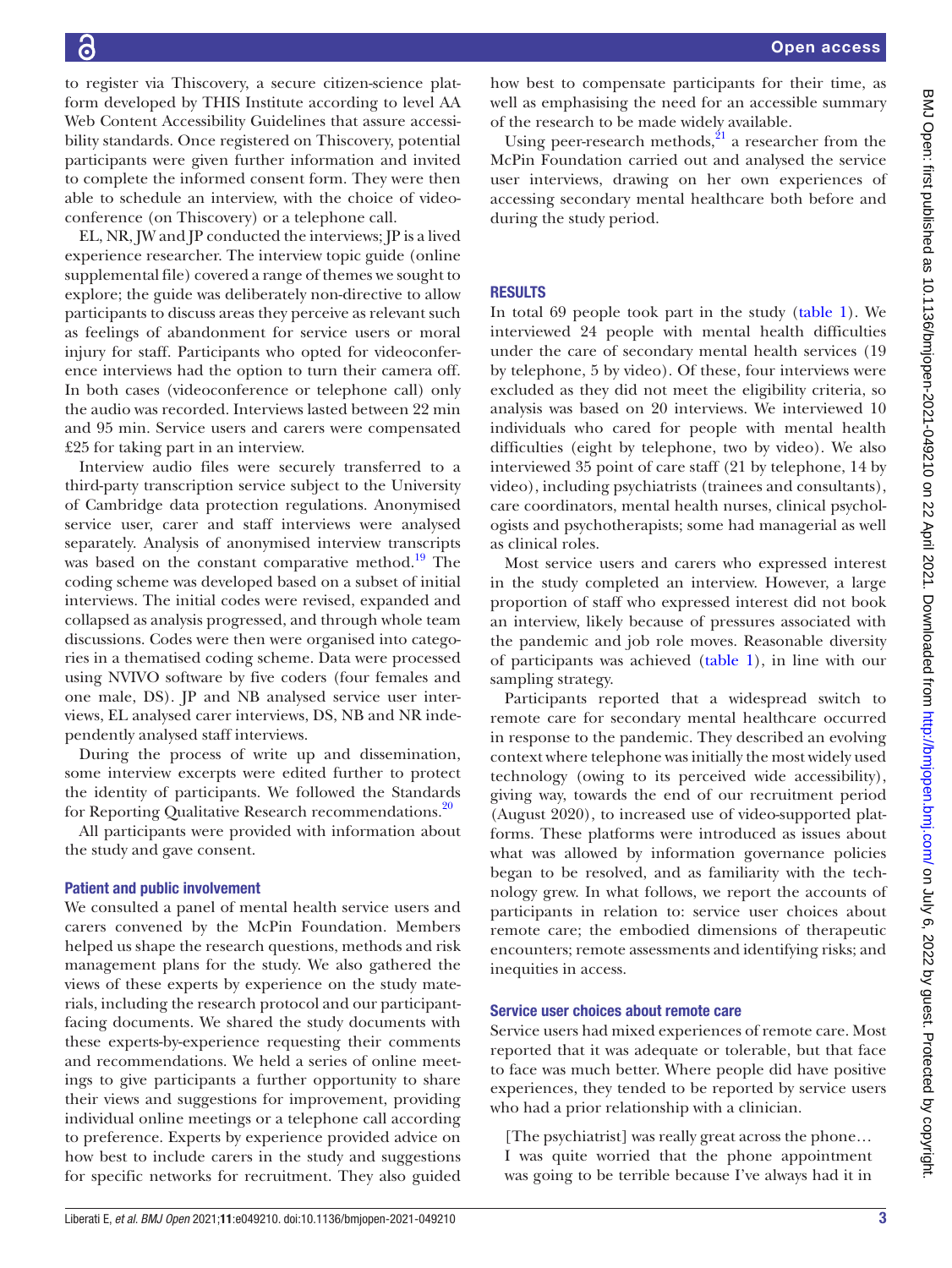<span id="page-3-0"></span>Table 1 Participants' demographic information

|                                                        | Service users                                                                                                                                                                                                              | <b>Carers</b>                                                                                                                                                                                                  | <b>Staff</b>                                                                                                                                                                                                                                                                                                                                                                                                                                                                          |
|--------------------------------------------------------|----------------------------------------------------------------------------------------------------------------------------------------------------------------------------------------------------------------------------|----------------------------------------------------------------------------------------------------------------------------------------------------------------------------------------------------------------|---------------------------------------------------------------------------------------------------------------------------------------------------------------------------------------------------------------------------------------------------------------------------------------------------------------------------------------------------------------------------------------------------------------------------------------------------------------------------------------|
| No of people who<br>expressed interest in<br>the study | 60                                                                                                                                                                                                                         | 18                                                                                                                                                                                                             | 142                                                                                                                                                                                                                                                                                                                                                                                                                                                                                   |
| No of people invited to<br>interview                   | 30                                                                                                                                                                                                                         | 18                                                                                                                                                                                                             | 91                                                                                                                                                                                                                                                                                                                                                                                                                                                                                    |
| No of eligible interviews 20                           |                                                                                                                                                                                                                            | 10                                                                                                                                                                                                             | 35                                                                                                                                                                                                                                                                                                                                                                                                                                                                                    |
| <b>Gender identity</b>                                 | $\triangleright$ 8 women<br>$\blacktriangleright$ 7 men<br>$\triangleright$ 2 non-binary<br>$\triangleright$ 3 people did not provide this<br>information                                                                  | $\triangleright$ 6 women<br>$\triangleright$ 2 men<br>$\triangleright$ 2 people did not provide this<br>information                                                                                            | $\blacktriangleright$ 19 women<br>11 men<br>$\triangleright$ 5 people did not provide this<br>information                                                                                                                                                                                                                                                                                                                                                                             |
| <b>Ethnicity</b>                                       | $\triangleright$ 8 White<br>$\triangleright$ 3 Black<br>$\blacktriangleright$ 2 Asian<br>$\blacktriangleright$ 4 Mixed ethnicity<br>$\triangleright$ 3 people did not provide this<br>information                          | $\triangleright$ 7 White<br>$\blacktriangleright$ 1 Asian<br>$\triangleright$ 2 people did not provide this<br>information                                                                                     | 24 White<br>$\blacktriangleright$<br>3 Asian<br>▶<br>$\blacktriangleright$ 2 Mixed ethnicity<br>1 from 'any other ethnic group'<br>$\triangleright$ 5 people did not provide this<br>information                                                                                                                                                                                                                                                                                      |
| Region                                                 | 1 North West<br>5 East Midlands<br>▶ 6 Greater London<br>$\triangleright$ 2 East of England<br>1 South East<br>$\triangleright$ 2 South West<br>$\triangleright$ 3 people did not provide this<br>information              | $\blacktriangleright$ 1 West Midlands<br>$\blacktriangleright$ 4 East of England<br>$\blacktriangleright$ 2 South East<br>1 South West<br>$\blacktriangleright$ two people did not provide this<br>information | $\blacktriangleright$ 4 North East<br>7 North West<br>2 East Midlands<br>5 West Midlands<br>$\blacktriangleright$ 4 Greater London<br>$\triangleright$ 2 East of England<br>$\triangleright$ 3 South East<br>▶ 3 South West<br>$\triangleright$ 5 people did not provide this<br>information                                                                                                                                                                                          |
| <b>Additional</b><br>information                       | Services accessed or contacted:<br>$\blacktriangleright$ Acute hospital wards<br>Community Mental Health<br>Teams (CMHT)<br>$\blacktriangleright$ Crisis Teams<br>Specialist services (self-harm,<br>personality disorder) |                                                                                                                                                                                                                | $\triangleright$ 17 Psychiatrists (13 trainees and four<br>consultants)<br>10 Mental health nurses (including<br>care coordinators, matrons, non-<br>clinical prescribers)<br>▶ 8 Clinical psychologists (including<br>Cognitive Behavioural Therapists and<br>systemic family therapists)<br>Services covered:<br>Community Mental Health Teams<br>$\blacktriangleright$ Early intervention for psychosis<br><b>Crisis Teams</b><br>Acute hospital wards<br>Secure Forensic services |

person, but he was really good. It was almost like he was in the same room as me. (Service user)

Several reported that trying to build a therapeutic relationship remotely with a member of staff who they did not know was problematic, and that they preferred being able to build on pre-established rapport.

I suppose if the AttendAnywhere works… actually, it doesn't take as long out of your day. It takes exactly an hour rather than travelling to the appointment. So, it's an option. But I still feel that the face-to-face has it for me. (Service user)

Service users often expressed dissatisfaction with the modality of remote care offered, particularly at the beginning of the pandemic when only telephone was mostly available. They reported feeling frustrated by the lack of choice they had in how to stay in contact with services, an

experience that was also shared by staff during the early stages of the pandemic.

It's like, oh, Zoom's not allowed because of privacy, confidentiality, then they tried to launch something and then it was rubbish. It took them like six or seven weeks and they still don't have their act together. Whereas I've heard [other] people… and they said that they can do it online so why is that [this Trust] can do it and you can't get your act together… (Service user)

Some service users reported that the use of remote methods made it more likely that appointment times would be altered or not followed through, leading to uncertainty and frustration.

I can't deal with uncertainty and inconsistency and I think they literally did…oh, we'll call at 3:00, and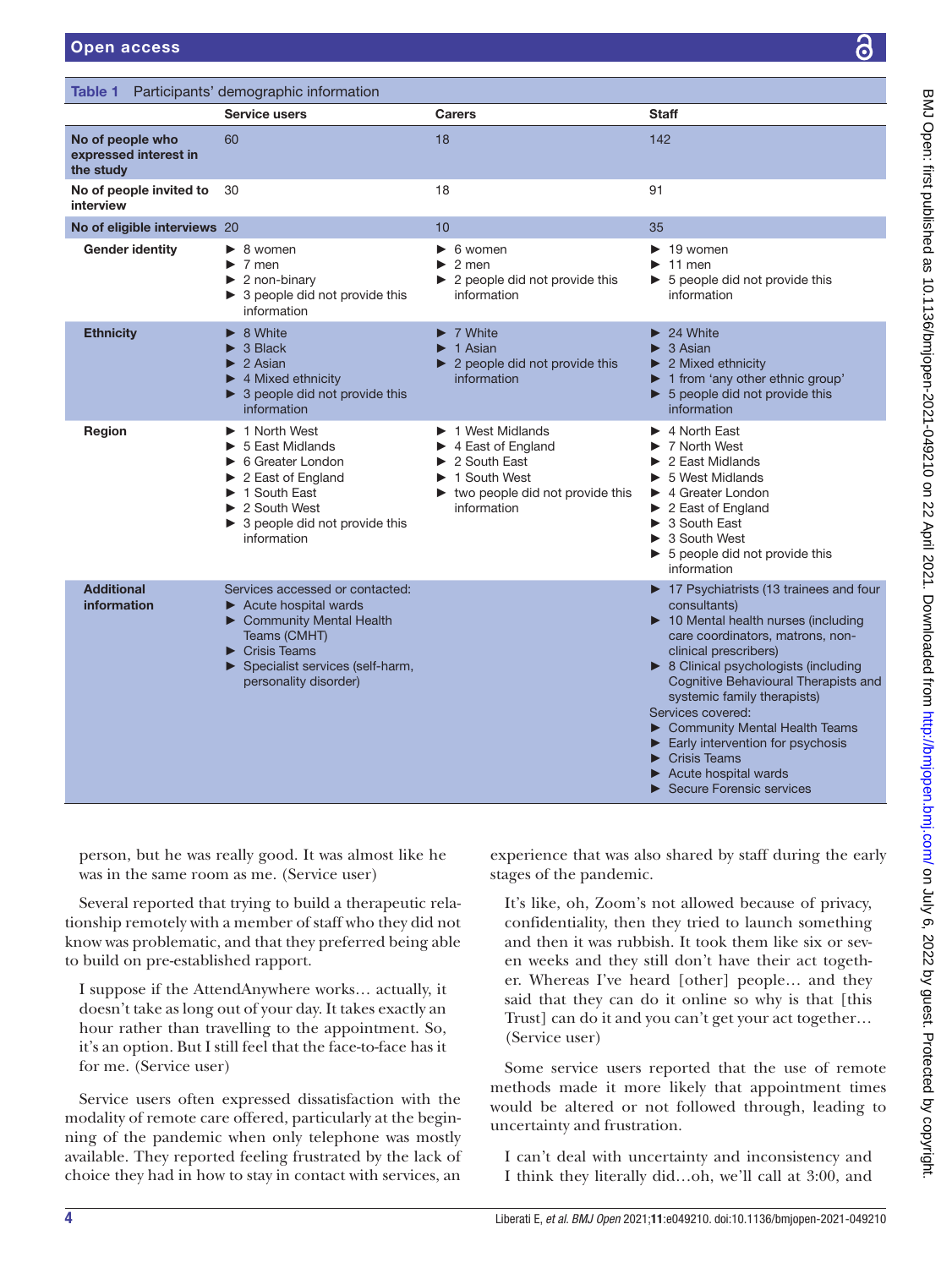then they'll call at 4:00 and it was, yes, we can, no, we can't. Then in the end they discharged me with a letter and then…it was in a way, you know when they discharge you as well, you don't know whether to say, yes, that's a good idea or no because you're worried that actually tomorrow I might have a really bad day (Service user)

I think it's a very poor service that make an agreement they'll ring somebody every week, and then suddenly to fall off a cliff like that, I think it's a really bad service, I'm sorry. I think someone should handover and say, well, I've got a vulnerable client that's actually been working with the [service name] as well, and then just to be dumped like that for nearly seven weeks, I'm sorry I think it's really poor. (Service user)

Some service users and carers chose not to receive remote care, particularly for psychological interventions, because they believed that face-to-face consultations would be reintroduced soon. Others did not feel that remote consultations would be as helpful or meaningful as face-to-face ones; they made clear that remote care was their only option during the pandemic, and was not a choice they would otherwise have made:

I thought it would be doubly frustrating… doing everything on the telephone and [that you'd] end up with endless telephone conversations that got nowhere. (Service user)

I certainly feel that I haven't made the progress with the psychologist… I was getting a lot more out of the appointments when they were face-to-face, I think. I don't come away feeling as if I've really taken on board what he's said to me in the same way. (Service user)

Staff expressed concerns that breaks in therapy might negatively affect service users' and families' mental health during the pandemic. They recognised the challenges in providing remote care and understood service users' choices not to engage with it, some offering face to face when allowed:

I did have quite a few drop out… [Some] chose not to continue because they didn't want to do remote working… Some people had an idea that [the pandemic] would be short lived… That was a concern for me because we were in the middle of therapy and I'm struggling now to get them back. (Family therapist)

I think that people have missed face-to-face contact… I've rung and said 'I'm going to go back to some places for contact… Do you want to see me, or do you want to just do it over the phone?' And everybody has said 'Yeah, would really love to see you.' (Care co-ordinator)

Some staff shared the view of many service users that remote care was more suitable for maintaining continuity in existing relationships than for meeting people who

were newly referred. Conversely, some clinical psychologists and psychotherapists reported that remote care was more likely to be accepted by service users who had not experienced face to face therapy before, because they did not endure the 'shock' of a change in access mode.

# The embodied dimensions of therapeutic encounters

The move to remote care helped to maintain some form of connection between service users and services during the pandemic. However, participants reported that remote care changed the character and depth of clinical encounters and, in turn, their relational quality. Uniting the accounts of service users, carers and staff was the loss of the embodied dimension of therapeutic interactions, including the physical space where these used to take place. Many described remote consultations as 'not the same', noting that even where they were able to see someone's facial expressions (in online consultations), not being together in a room meant that building and maintaining a connection was problematic. For example, when eye contact was mediated by a camera, it hampered the reciprocity normally experienced in face-to-face interactions, as did the emphasis on verbal communication over body language. These factors compounded many service users feeling socially isolated during the pandemic, while for others, the loss of a particular, even sacred, therapeutic setting undermined the quality of care:

[Remote consultations with psychiatrist] just felt more perfunctory, somehow, and I felt less like opening up about stuff. It tends to be quick discussions about my medication and that's it… It felt like there was a barrier and I was just less inclined to open up. (Service user)

You can't have simultaneous eye contact with someone. When you look at the camera, they have the experience that you're looking in their eyes but you don't have that experience because you're looking at the camera… It just creates a really weird asynchrony so it's just not like being in the room with the person... I just find that quite disconcerting. (Clinical psychologist)

Service users reported not feeling able to make full use of therapeutic interactions in an environment they shared with other people (commonly, family members). Others felt that video consultations were 'invading' their own private space:

In our home, we have three generations of families who live in a two-bedroom house. So, picture eight people in a two-bedroom house—you know, it's quite hard. (Service user)

There's something that… has that sacredness about the [consultation] room. (Service user)

The loss of the journey to and from services was another aspect of remote care that required adjustment. Some service users felt they were deprived of the opportunity to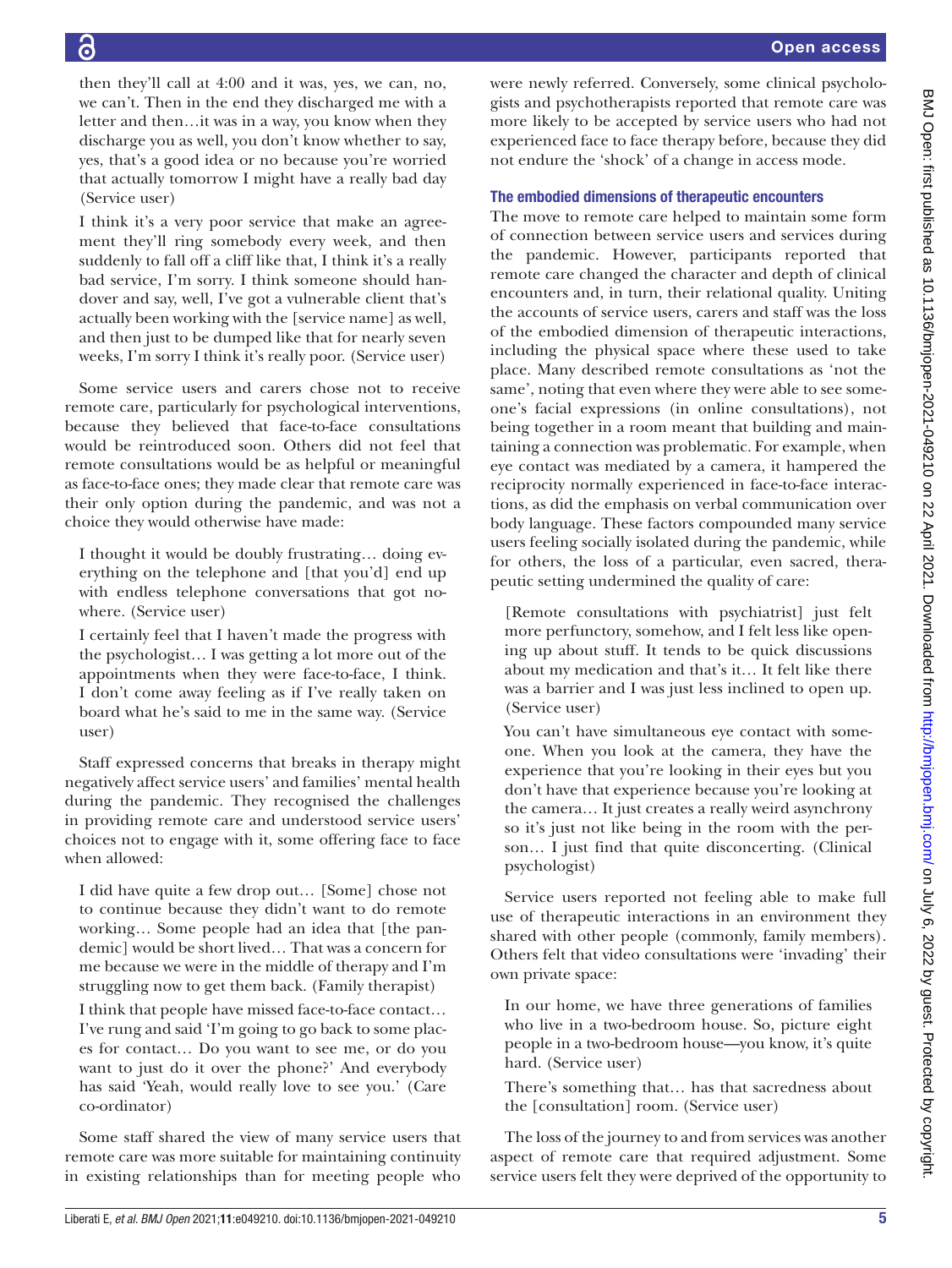process the content of the sessions and gently transition back to their home lives.

After the phone call, he said 'Bye' and he put the phone down. I was just like 'Oh.' It just felt slightly surreal. (Service user)

The trip… would at least get me into the headspace of 'Okay, I'm going into therapy.' And then, leaving, I would then get on a bus and just chill and let it sink. (Service user)

Similarly, some staff members reported less opportunity to reflect and process after consultations due to backto-back appointments. Several therapists also emphasised the importance of therapy taking place in a safe and bounded physical space (the therapeutic setting). They saw remote consultations, often being delivered from their homes as removing a boundary between private life and therapeutic work, compromising the safety of these consultations. They found some types of therapeutic work, such as trauma processing, to be so ill-suited to remote care that they paused it.

And I don't have any car journeys anymore. I really appreciated time in the car because it gave me time to reflect and time to process and time for myself. And in an office, home office with Microsoft Teams, you get a lot of appointments just back-to-back. (Family therapist)

I had a girl… who started online, and, probably, about six sessions in, she got quite emotive… and then she suddenly shut down, and I was like 'What's that about?' And she said, 'Well, my mum's next door and I can't do that. This isn't safe.' (CBT therapist)

# Remote assessments and identifying risks

A particular area of concern for all participants related to the effectiveness of remote forms of care in conducting assessments and identifying risks. Service users reported that lack of face-to-face contact made it more challenging for staff to identify—and help them recognise themselves—signs that their mental health was changing. This was important when, for example, the nature of their mental health difficulties meant they could transition rapidly from depression to mania, without being able to understand that this was happening and that a crisis requiring inpatient admission might follow. In interviews, service users and carers described video consultations as going some way towards addressing these issues compared with telephone calls, but mostly they saw them as a poor substitute for face-to-face contact:

In the run-up to my becoming very unwell I didn't see them face to face, and I think that I was becoming (I have bipolar) .... increasingly hypermanic [sic]. But, because I was still functioning at my job, I didn't really recognise it. (Service user)

Before COVID, probably in face-to-face meetings there [was] more of an opportunity to observe body language and assess mood from the physical presence of somebody that you're sitting with. I don't think that can be really captured over the phone. (Carer)

Some carers felt that the shift to remote care exacerbated a pre-pandemic problem of their being excluded from assessments, such that risk may not be assessed properly. One carer felt that the person they supported did not find remote consultations beneficial and tried to end the interactions quickly. Because the carer was not included in the consultations, some issues were not recognised, recorded or addressed:

My [family member] just wants people off her back… [She] will say 'I'm fine' until she's blue in the face. It's much easier to do that on a half-hour phone call than it is possibly sitting face-to-face with somebody for an hour, who might actually be able to read further into things. (Carer)

Staff tended to agree on the inherent limitations of remote consultations for conducting assessments and identifying mental health risks—especially in the context of COVID-19, where service users presenting to community services were more acutely unwell. It appeared that specific aspects of assessments were particularly compromised by remote contact. For example, staff and carers said remote consultations made it difficult (or, in the case of telephone consultations, impossible) to pick up important non-verbal cues, such as body language and levels of tension. These difficulties were exacerbated for service users who struggled to verbally communicate how they were feeling. Acknowledging the limitations of remote consultations for risk assessment, some services used telephone consultations to evaluate the need for face-to-face contact. Yet sometimes this introduced other problems: delaying fuller assessments, for example:

What a lot of doctors did was… a short assessment on the phone just to basically check for risks: it was more of an in-depth triage than a proper assessment. And then they would say, 'It is urgent that I see this person'. And they would do face-to-face assessment. I think what it did was just slow down the process from the point of referral to the point of deciding that we would take the person on to the caseload. (Care co-ordinator)

Other factors that limited the depth and appropriateness of remote assessments included an inability to evaluate service users' home circumstances. Staff had to rely much more on service users' self-report of their mental health without, in addition, picking-up subtle, non-verbal clues that are available during an interview. Staff acknowledged the importance of carers, family members or friends being physically present at the point of assessment, reporting that service users who did not have this support (eg, those living in care homes during the pandemic) may have been particularly disadvantaged. Remote working and lockdown restrictions also meant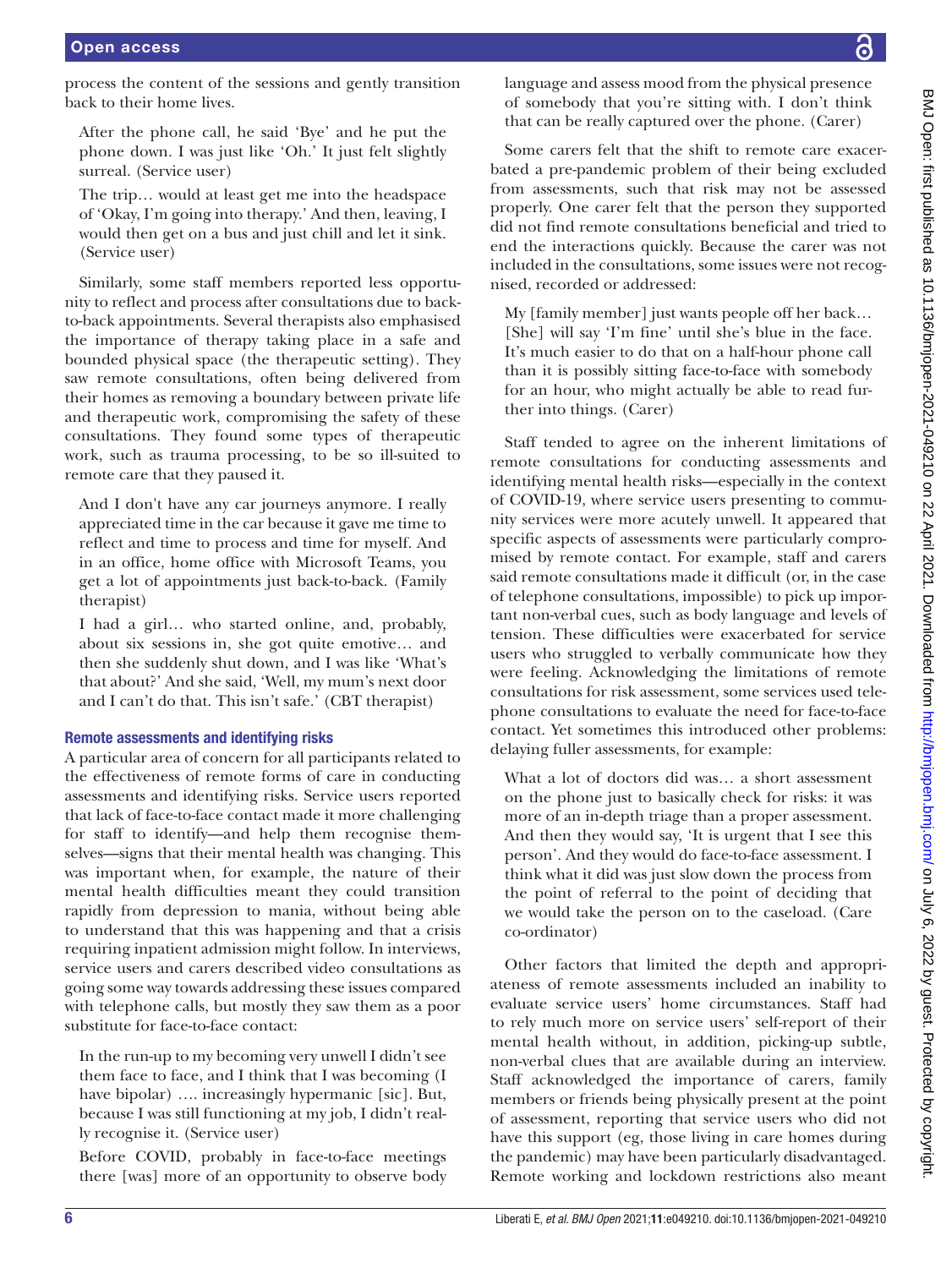that service users in compromising home life situations, such as those facing domestic abuse, may not have felt comfortable disclosing how they were coping:

Domestic violence assessments—usually we would go out to the home and try and get a sense of how things were, whereas obviously on the phone you're only getting one side of the story. (Senior clinical psychologist)

Our team would [normally] go to patients' homes and check their weight… but because of COVID we had to ask patients to do that. But our patients with anorexia, they have a tendency to falsify their weight. So, in that way, it would be difficult to give them quality care. (Trainee psychiatrist)

# Inequities in access

Participants across the service user, carer and staff groups reported multiple concerns about the potential for remote care to have disproportionately negative effects for some groups of service users and carers through intersectionality, thus creating or further amplifying inequities. These groups included those with hearing difficulties and communication impairments; people for whom interacting through a screen or a telephone was particularly challenging (eg, because of anxiety or

autism); people who were unfamiliar with or reluctant to use technology, including some older people and those experiencing paranoia or delusions about technology; people who could not afford devices or internet access; and people who needed support with the English language, often impacting on whole communities [\(table](#page-6-0) 2).

Some participants emphasised the need to identify and address the inequalities created by new, as well as traditional, ways of providing support. For example, in evaluating the appropriateness of remote care, participants suggested that it is important to account for remote consultations that are missed or cancelled as well as those that do take place, to avoid selection bias:

I'm just very fearful that [services] will take from this 'Oh, we can do it all on Zoom, we can do it all online, we can do it all on the phone. We don't need to actually see people.'… And that would be a very negative [thing] for an awful lot of people…. but those people would vanish quite rapidly. And then… the people who would be left would be those who are comfortable with that. And [services] would be able to say, 'Oh, look, it's working fine for these people.' Well, who have you lost on the way? (Carer)

<span id="page-6-0"></span>

| Table 2 Groups identified as particularly at risk of disadvantage from remote care                                                                                                           |                                                                                                                                                                                                                                                                                                                                                                                                                                                                                                                                                                                                                                                                                                                                                                                                                                                                                          |  |
|----------------------------------------------------------------------------------------------------------------------------------------------------------------------------------------------|------------------------------------------------------------------------------------------------------------------------------------------------------------------------------------------------------------------------------------------------------------------------------------------------------------------------------------------------------------------------------------------------------------------------------------------------------------------------------------------------------------------------------------------------------------------------------------------------------------------------------------------------------------------------------------------------------------------------------------------------------------------------------------------------------------------------------------------------------------------------------------------|--|
| Groups at risk of disadvantage from<br>remote care                                                                                                                                           | <b>Example quotations</b>                                                                                                                                                                                                                                                                                                                                                                                                                                                                                                                                                                                                                                                                                                                                                                                                                                                                |  |
| Individuals with sensory (eg, hearing)<br>difficulties and communication<br>impairments.                                                                                                     | We work with over 65s, so we know that a lot of those are people who have hearing difficulties<br>and it can be incredibly difficult for them to get the same out of the telephone session as they do<br>in person. (Senior clinical psychologist)<br>I was working with a family that the [family member] had a stroke and can only write, and the<br>family do a lot of her communicating in the family sessions. And they said there's just no way we<br>can do that online, it's going to all it's just going to stress her out completely. So people who<br>have got additional needs that don't get met by the online platform. (Family therapist)                                                                                                                                                                                                                                 |  |
| Individuals for whom interacting through<br>a screen or via telephone may be<br>particularly challenging.                                                                                    | I felt really not looked after in the community, the way they were proposing to help us was just<br>calling, which is not very adequate for me because I have Asperger's and I really need something<br>physical. (Service user)<br>I assessed a person with autism, and it was challenging. 'Cause I think if you struggle with<br>human interaction in person, you probably struggle even more online. (Trainee psychiatrist)                                                                                                                                                                                                                                                                                                                                                                                                                                                          |  |
| People who may be unfamiliar with, or<br>unwilling to use, technology ('digital<br>exclusion'), including older adults and<br>individuals experiencing phobias or<br>delusions regarding IT. | Ours is an older population generally speaking, and not to stereotype, but a lot of the older<br>population are not technology savvy, a lot don't have smart phones, a lot don't have iPads or<br>computers. So, we haven't video called most of them, or a lot of them. It tends to be that we're<br>just making lots and lots of telephone calls. (Care coordinator)<br>[Family member] won't Zoom. Part of his schizophrenia is he can't look at live television so,<br>Zoom, he couldn't do. This is him personally I'm talking about rather than in general. But () I<br>get to know about a lot of other cases and we are unanimous(it's)not just schizophrenia ()<br>Face to face is invaluable. (Carer)<br>There's one person who I'm still in contact with over the phone but she's phobic about<br>technology, partly due to a previous trauma issues. (Clinical Psychologist) |  |
| People who may not have access to<br>technology or telephone/ internet<br>contracts (including those without a<br>secure accommodation)                                                      | I have people who don't have internet access, don't have mobile phones, so if I don't go to their<br>house, I'm not going to engage with them. (Care coordinator)<br>Well, I quess people in social economic kind of situations where they don't allow them to have<br>the devices, so families that don't have devices or Wi-Fi, that might be more difficult. (Family<br>therapist)                                                                                                                                                                                                                                                                                                                                                                                                                                                                                                    |  |
| Non-native English speakers (and those<br>needing a language interpreter) for whom<br>relaying only on verbal communication<br>may constitute an obstacle to mutual<br>understanding.        | But [remote access] is limited, it relies on people having good English, whereas we have quite a<br>high Turkish population here. (Trainee psychiatrist)<br>A lot of our patients, because of the demographic, English may not be their first language<br>or they may have an accent if they've grown up abroad, which can add to the difficulties in<br>understanding people on the phone. (Trainee psychiatrist)                                                                                                                                                                                                                                                                                                                                                                                                                                                                       |  |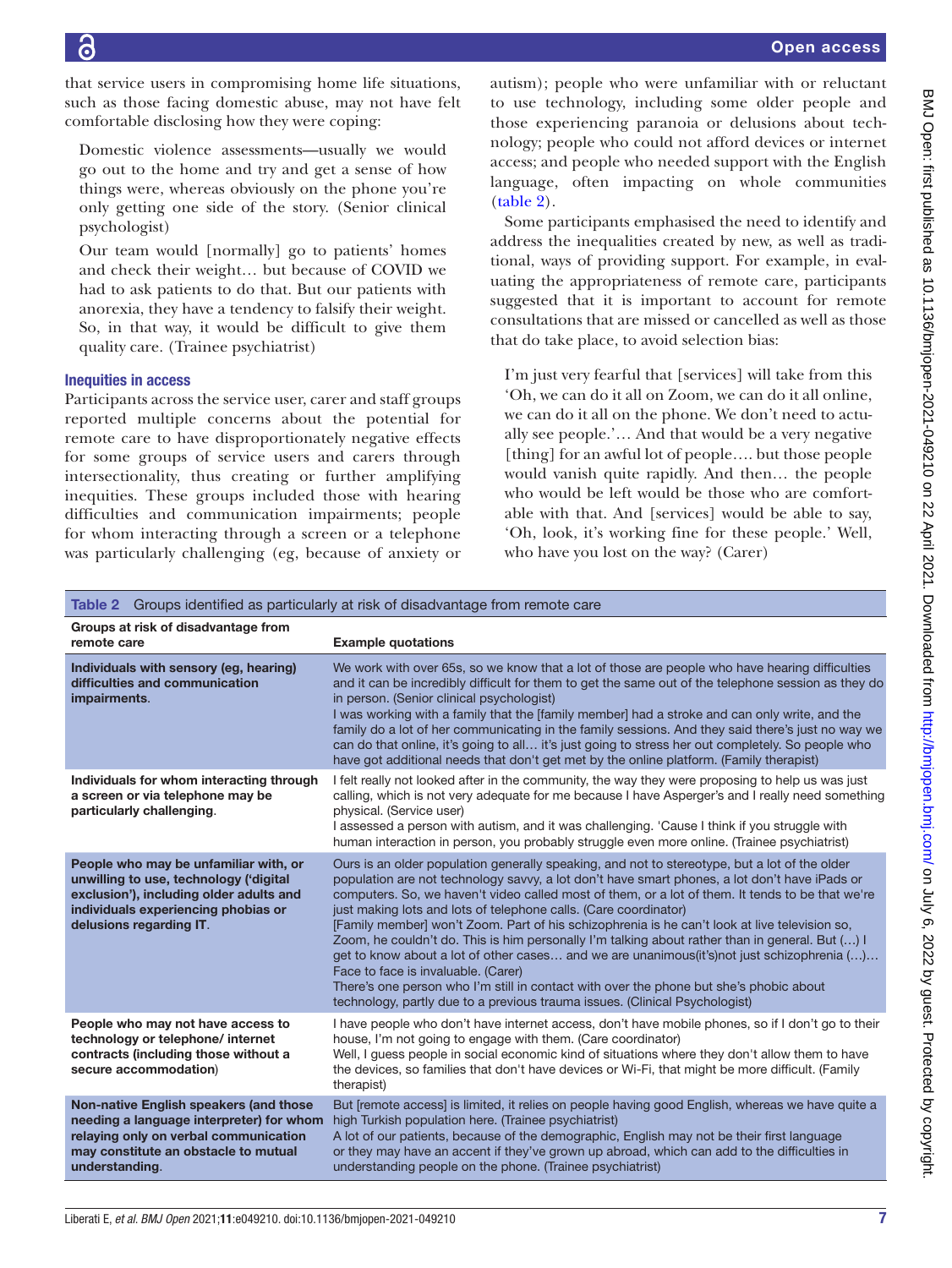I hope it doesn't go the other way and we end up cutting the face-to-face services too much. I do fear that in a way. I think the technological things would be the main positive change. I just hope that it doesn't come at the expense of saying, oh well, the face-toface doesn't matter, or you can cut that, which in the context of older people is especially important. (Trainee psychiatrist)

Conversely, remote care appeared to have some role in addressing some inequalities associated with face to face only. For example, during the pandemic, it enabled people who were shielding or particularly vulnerable to the virus to continue accessing services, reducing transport costs and logistical difficulties for service users and carers, and benefitted people with physical impairments who were challenged by having to travel. That said, it did not benefit all.

For a long time, service users asked us 'Do we have to come all the way into a site with no parking, or could you see us by video?' And the answer's always been 'No.' So I think some of them are a little bit annoyed because they've been asking for this for years and never received it, and now we've said 'It is possible, after all—who knew?' So, it'll be funny after [COVID-19] to see what people are happy to go back to… My consulting rooms are on the first floor [with no] parking space, which is hideous for older people with mobility problems. So, I think a lot of them would prefer telephone or video rather than having to come in. (Senior clinical psychologist)

### The future of remote care

Service users, carers and staff had varying views on the appropriateness of remote care for secondary mental health services, but generally concurred that shared decision-making about access modes (face to face vs remote care) needed negotiation. As the use of remote care became more common during the pandemic, such consultation and shared decision making became even less common, although largely through force of circumstances. Service users, carers and staff alike felt strongly that organisations should take a tailored approach to introducing remote care once more flexibility returns to the system. They proposed that such an approach should take into account the differences between different types of clinical encounter (eg, psychotherapy, psychiatric reviews, monitoring or changing medication or regular care coordinator encounters) and the range of options for remote contact (including telephone calls, videosupported calls, text messages, emails). They also highlighted that, in the future, mental health services should attempt to acknowledge the unfamiliarity and potential 'strangeness' of accessing services remotely and recognise that people's preferences around remote access may shift in response to their changing circumstances and experiences of mental health:

There wasn't anything about, 'You might find this strange initially; it's going to feel different'… Something like that would have been really nice, like 'It's going to feel different and maybe these are some of the ways that you and your psychiatrist can manage that.' (Service user)

Participants described technology-related and connectivity issues as other key factors to consider in relation to remote access. Wi-Fi and signal problems could affect sound and video quality and sometimes prevented consultations from happening altogether. These issues seemed to be more prominent in rural areas, thus disproportionately affecting services in specific geographical locations.

I know a lot of people who've had technical and/or Information Technology (IT)-related issues with [remote care]—largely due to connectivity or lack of. So that seems to have been the biggest barrier. (Trainee psychiatrist)

There was one appointment when we tried and tried to get the AttendAnywhere to work and it just wouldn't, and it was really frustrating because we could see each other but either I could hear my psychologist, or he could hear me, but we couldn't hear each other. So, we gave up in the end… It does rely on you having a good internet connection. (Service user)

When staff were asked about the future of remote care, most saw it as having a role in supplementing face-to-face contact. Its advantages included avoiding unnecessary or burdensome travel, giving healthcare staff more time to maintain regular contact with service users, allowing the flexibility to offer shorter, more frequent sessions, and perhaps enhanced ability to follow up service users who did not attend their scheduled appointments, although this was not generally the experience of the service users we interviewed. Staff also reported some remote sessions as being more intense than face to face, so they brought them to a close earlier. Finally, staff emphasised that if remote care was going to be more widely used in the future, they would need specific and tailored training for delivering psychological interventions remotely:

Our DNA [did not attend] rate has probably fallen… the standard thing, if somebody doesn't turn up to clinic you just mark that down as did not attend. Although a care coordinator might go out and say to the person… Whereas now what I would do is just phone them up, and I think that's what I will be doing in future. Obviously, you won't always be able to get through, but sometimes you can. And you can learn useful stuff on the phone even if it might not be the same as what you'd see face to face. It's still better than nothing. (Consultant psychiatrist)

I think the telephone consultations have been good. I think it's nice, it offers flexibility to the patients as well as the clinicians. Reduces the need for travel if a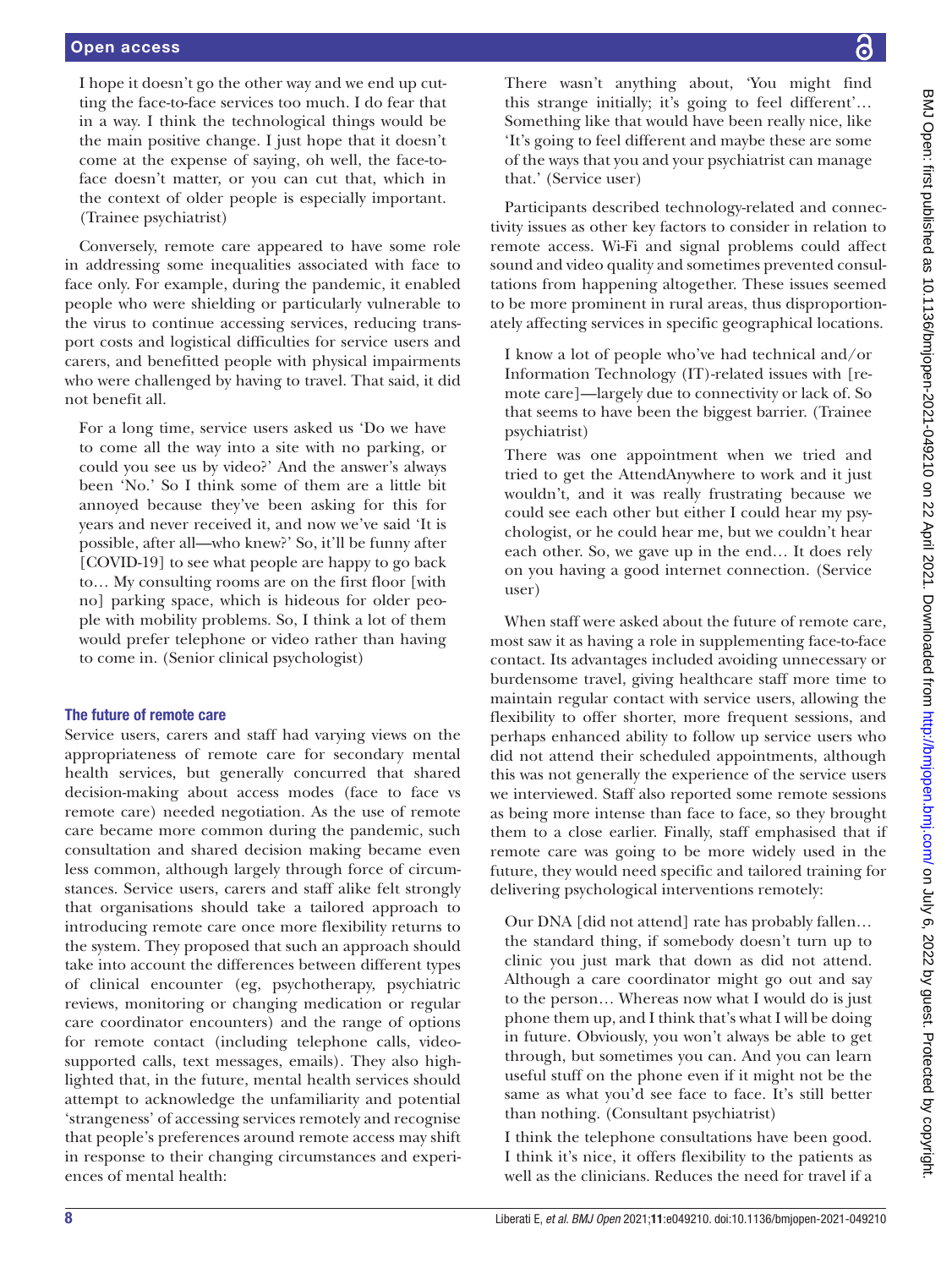#### Box 1 Leaning points for remote care

<span id="page-8-0"></span>Learning points and priorities for improvement for providing remote mental healthcare

- ► While remote consultations allowed secondary mental health services to continue working at a time of unprecedented crisis, refinement is required in how these will be offered in the future.
- ► The availability of remote access technologies does not mean that direct substitutions for face-to-face care are appropriate.
- ► Conducting mental health assessments remotely may be particularly problematic and has potential to hinder the identification of risks and use of shared decision making.
- ► Training for staff in leading or supervising clinical interventions remotely is needed; this must be targeted to the specific remote platform used and be based on co-production principles with service users and carers involved in delivery.
- ► There is a specific need for guidance on use of remote access mental healthcare, which should be based on further research and consultation.

patient had to take time off work, et cetera, to come to an appointment, because before we were quite rigid where we would want them to actually come in. (Trainee psychiatrist)

I was never trained in online therapy… Overnight, you're having to change your practice and it's quite different online… I would always have a piece of paper between me and the client. Well, that was immediately taken away. So, sharing thoughts and formulations became more difficult. (CBT therapist)

#### **DISCUSSION**

This qualitative study of the accounts of 65 service users, carers and healthcare staff of their experiences of remote care during the COVID-19 pandemic offers much rich learning ([box](#page-8-0) 1), including indications of how to optimise service provision in the future and where evidence and guidance is needed. Participants reported both advantages and disadvantages to remote care as a means of sustaining capacity and enabling access to secondary mental health services. Some participants, including both service users and service providers, valued the flexibility offered by remote care, particularly in the context of reduced access to face-to-face service provision.<sup>22</sup> Nevertheless, there were significant downsides. Participants found that consultations by telephone and video restricted therapeutic relationships compared with in-person contact, particularly where service users and staff could not build on a bond already formed face to face. This finding underscores the limitations of the current evidence on video-based consultations as a substitute for in-person healthcare; as Greenhalgh *et al* note, the current literature relates almost exclusively to 'highly selected samples of hospital outpatients with chronic, stable conditions.<sup>[23](#page-10-17)</sup> Our study further challenges the transferability of this literature to the mental health

context, particularly for service users whose difficulties are fluctuating or who may find themselves in crisis.

Our study has strengths and weaknesses. As a qualitative study, it relies on accounts of behaviours, practices, experiences and opinions as reported by participants. It cannot take into account the clinical or personal outcomes of remote care, or detect causal relationships between these and the various features of remote care identified. Among the study's strengths are its large and varied sample and its novelty in exploring remote care for mental health during a pandemic from the perspective of service users, service providers and family carers. Further strengths include the study's involvement of experts by experience and use of peer research methods, which arguably facilitated more authentic understanding of people's views and experiences, valuing the expertise of all those involved while equally valuing difference. However, some important groups we not included in our study, including people attempting to access mental healthcare for the first time and some key professional groups, including those who work in social care and primary care. The methods of online recruitment and engagement used in the study will have created some barriers for some groups; the approach favoured those to whom we could reach out with information about the study, as well as those with the necessary resource and capacity to decide whether or not to take part in the interview and to complete the informed consent process. For this reason, our findings may underplay the problems. It is possible that inequalities in access to technology may have influenced how participants were able to take part in this study, with 40% of staff taking part in an interview using video methods compared with 20.8% of service users and 20% of carers. Technical difficulties, personal preferences and concerns about confidentiality may account for some differences too. On the other hand, remote methods may also have facilitated involvement of some people who would not have chosen to take part in a face-to-face study.

The study is helpful in identifying the distinctiveness of the mental health context compared with remote care for physical health conditions. Staff and service users alike noted that many features of a consultation that are taken for granted in face-to-face care become problematic in remote consultations. For clinicians, the essential nonverbal cues that are important to their questions, assessments and advice were missing. They sometimes doubted whether service users were willing or able to disclose all relevant information. Similarly, service users and carers felt that important aspects of consultations could easily be missed or misconstrued, especially by telephone, and even during video consultations. Both service providers and service users lamented the loss of the 'sanctity of the consulting room', as a space reserved for highly personal, confidential conversations. Neither the psychological nor the physical features of this space could be replicated in remote consultations. The lack of boundaries between domestic life and the clinical encounter could be immensely stressful, and challenges around privacy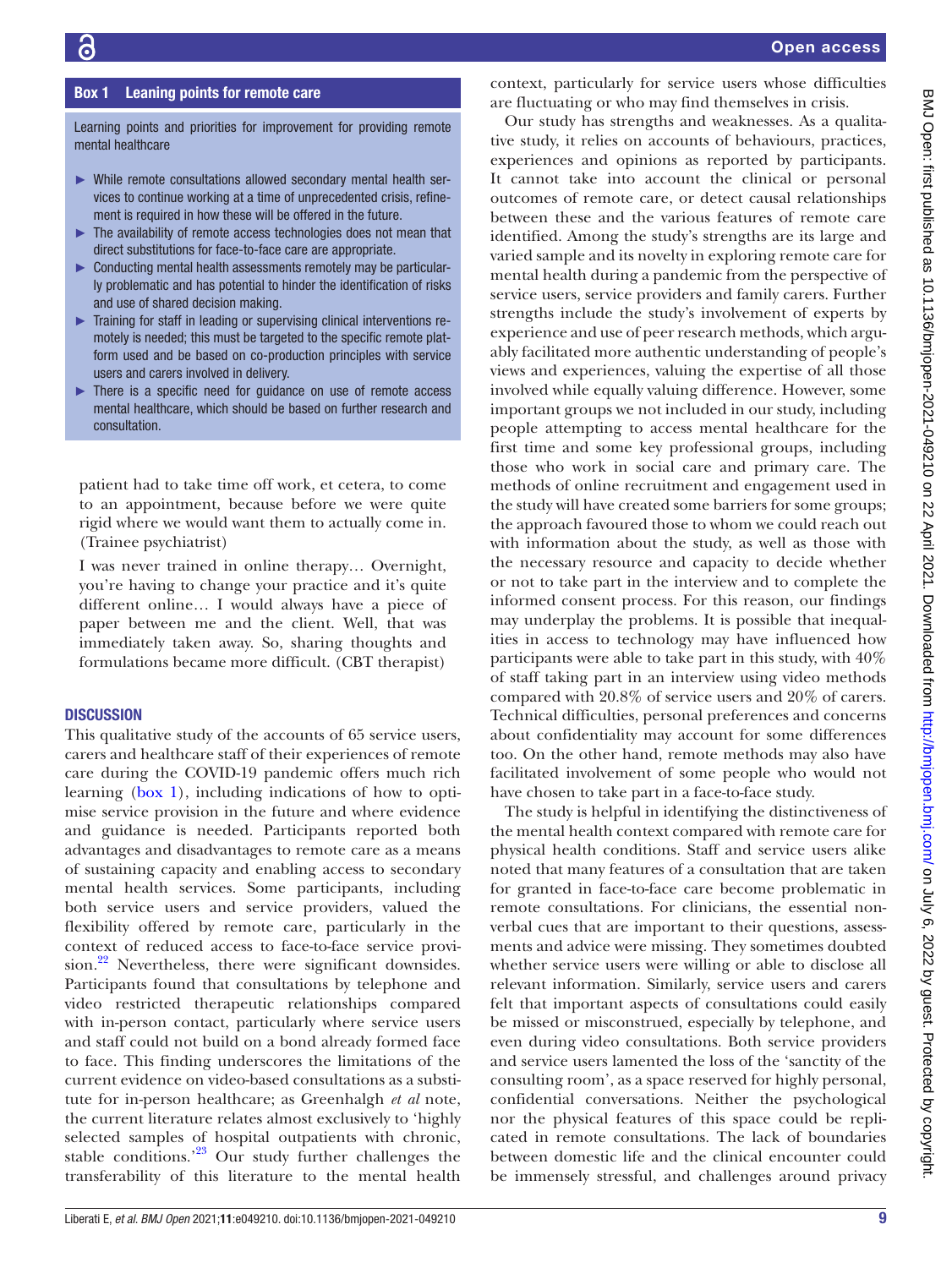that have been noted in relation to physical health may be particularly difficult in remote care for mental health.<sup>[24 25](#page-10-18)</sup> For some service users, aspects relating to their mental health magnified the challenges that have been noted in remote consultations about physical health.<sup>22 26</sup> Sensory difficulties, communication impairments, digital exclusion and aversion to screen-mediated contact made remote care especially problematic for some service users, and might be caused or exacerbated by some mental health difficulties.

Though remote care in secondary mental health services is likely to become increasingly common, perhaps routine, our findings have important implications for policy, clinical practice and the future development of research in this area. In particular, our work makes clear that a 'one-size-fits all' approach is not a suitable longterm solution once the exigencies of the COVID-19 pandemic have passed. While enhancing access for some groups, remote care may impede it for others, and the differential impact of remote care requires careful evaluation, accounting for impacts on those who withdraw from remote care as well those who engage. This also points to the need to develop tailored, personalised approaches to remote care that cater for the preferences and needs of individual service users, as well as for changes in their mental well-being. Our data show that many service users—and indeed professionals—had limited influence or choice about how care was provided. Identifying the appropriate balance of in-person and remote support for individuals and for different service user groups requires the input of front-line clinicians, service users and families who may be involved in their care, and the adoption of rigorous coproduction methodologies that will take careful development.

Training and development might focus on enabling staff, service users and carers to make the most of the advantages offered by remote care, while identifying and mitigating its challenges. Professional development for staff must evolve, accordingly, as must novel approaches to supporting service users who, presently, are given little information if any as to how best to make the most of remote consultations. While curricula (or a joint curriculum for staff and service users) require further research and pedagogical input, we expect key components to include confidence in use of IT platforms and the means to practise communication skills in virtual settings, consideration of age and cultural contexts, and legal and governance requirements. Equally important for staff is to consider the risks of remote working for members: reduced contact with colleagues in the structured environment of a shared working space may hinder the kind of informal knowledge sharing and mutual monitoring that is key to maintaining safety in healthcare teams. If we can define what good looks like, shared decisions about the option of remote approaches could support a tailored, personal approach to mental healthcare.

In conclusion, the widespread and unavoidable pivoting from face to face to remote mental healthcare

during the pandemic was an unplanned natural experiment. It is clear from our work is that guidance is needed on exactly which type of clinical consultations best suit in-person presence, and for whom and why, and which can be offered remotely, and through which medium, taking into account intersectional challenges regarding access that contribute to the continuing 'digital divide' in mental health.<sup>27</sup> 28

Acknowledgements We are very grateful to the service users, carers and staff who so generously took part in this study, and those who helped us to develop this study. We would like to thank colleagues at THIS Institute for developing and managing the Thiscovery online research platform that facilitated this work, to Joann Leeding for support with public and patient involvement, to Bethan Everson for assistance with governance and data management, and to Kim Cannon-Sell for help with reference management.

Contributors EL was lead researcher and managed the project with NR. PJ, GM, MD-W, JP and VP contributed to the design of the study, analysis and writing-up. EL, NR, JW and JP conducted the interviews. DS, JW and NB contributed to the analysis and writing-up.

Funding This research was funded by The Healthcare Improvement Studies Institute (THIS Institute), University of Cambridge. THIS Institute is supported by the Health Foundation, an independent charity committed to bringing about better health and healthcare for people in the UK. Grant number not applicable. All contracted parties contributed to the study under agreements through the same funding. PJ is supported by the NIHR Applied Research Collaboration East of England and by RP-PG-0161–20003. MD-W is an NIHR Senior Investigator (NF-SI-0617–10026).

Disclaimer The views expressed in this article are those of the authors and not necessarily those of the NHS, the NIHR, or the Department of Health and Social Care.

Competing interests None declared.

Patient consent for publication Not required.

Ethics approval Ethical approval for the study was obtained from the University of Cambridge Psychology Research Ethics Committee on 15 June 2020, reference: PRE.2020.075.

Provenance and peer review Not commissioned; externally peer reviewed.

Data availability statement All data relevant to the study are included in the article or uploaded as online supplemental information.

Supplemental material This content has been supplied by the author(s). It has not been vetted by BMJ Publishing Group Limited (BMJ) and may not have been peer-reviewed. Any opinions or recommendations discussed are solely those of the author(s) and are not endorsed by BMJ. BMJ disclaims all liability and responsibility arising from any reliance placed on the content. Where the content includes any translated material, BMJ does not warrant the accuracy and reliability of the translations (including but not limited to local regulations, clinical guidelines, terminology, drug names and drug dosages), and is not responsible for any error and/or omissions arising from translation and adaptation or otherwise.

Open access This is an open access article distributed in accordance with the Creative Commons Attribution 4.0 Unported (CC BY 4.0) license, which permits others to copy, redistribute, remix, transform and build upon this work for any purpose, provided the original work is properly cited, a link to the licence is given, and indication of whether changes were made. See: [https://creativecommons.org/](https://creativecommons.org/licenses/by/4.0/) [licenses/by/4.0/](https://creativecommons.org/licenses/by/4.0/).

#### ORCID iDs

Elisa Liberati <http://orcid.org/0000-0003-4981-1210> Natalie Richards<http://orcid.org/0000-0001-5673-751X> Jennie Parker<http://orcid.org/0000-0001-5179-729X> Janet Willars <http://orcid.org/0000-0002-7886-3223> David Scott<http://orcid.org/0000-0001-9083-580X> Nicola Boydell <http://orcid.org/0000-0002-2260-8020> Vanessa Pinfold<http://orcid.org/0000-0003-3007-8805> Graham Martin <http://orcid.org/0000-0003-1979-7577> Mary Dixon-Woods <http://orcid.org/0000-0002-5915-0041> Peter Jones<http://orcid.org/0000-0002-0387-880X>